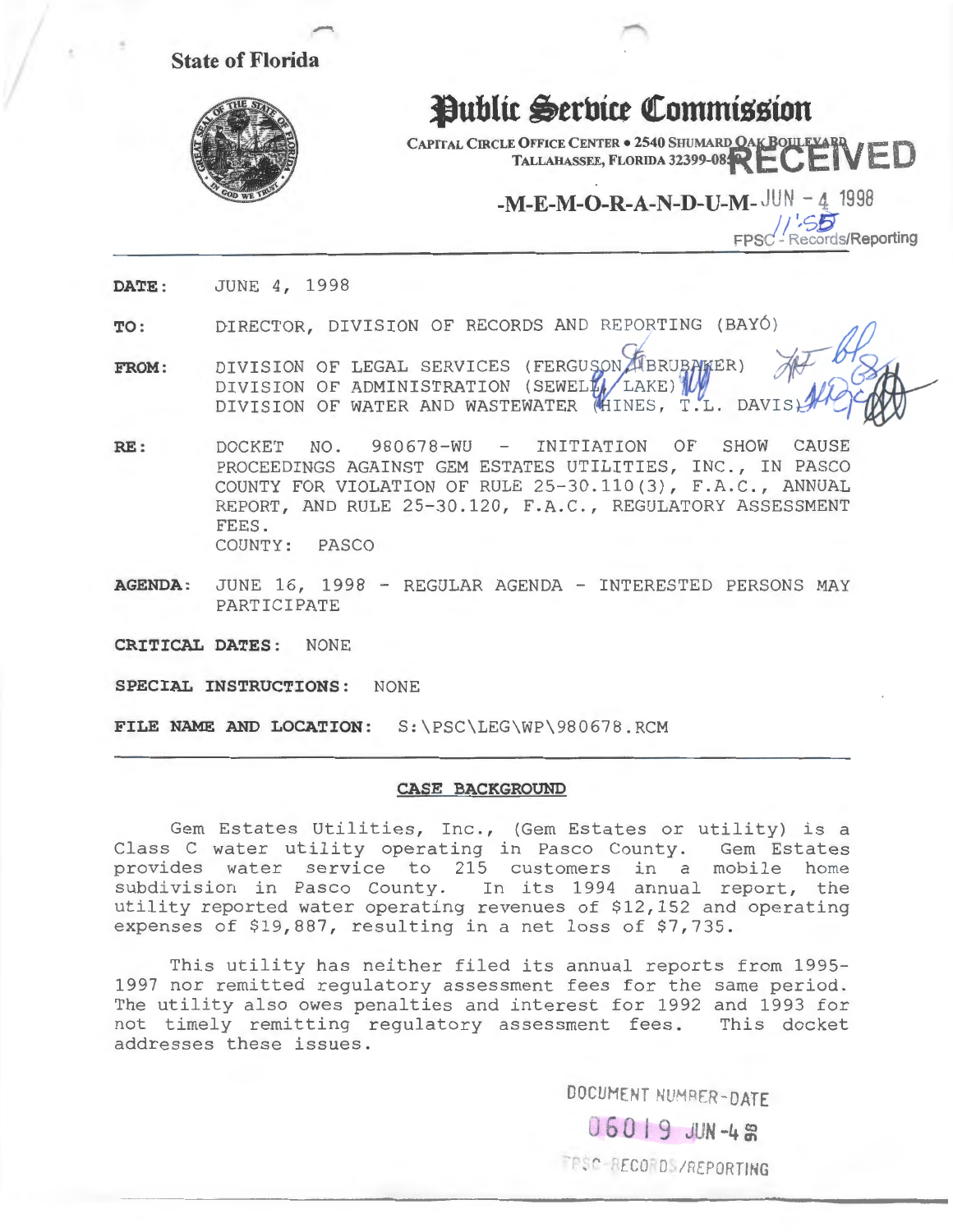## **DISCUSSION OF ISSUES**

**ISSUE 1:** Should Gem Estates be ordered to show cause, in writing, within 20 days, why it should not remit a penalty in the amount of \$3,888 for failing to comply with Rule 25-30.110, Florida Administrative Code, in that it did not file its annual reports from 1995-1997?

**RECOMMENDATION:** Yes. Staff recommends that Gem Estates should be ordered to show cause, in writing, within 20 days, why it should not remit a penalty in the amount of \$3,888 (\$2,331 for 777 days x \$3.00 per day for 1995; \$1,326 for 442 days x \$3.00 for 1996; \$ 231 for 77 days x \$3. 00 for 1997) for violation of Rule 25-30. 110, Florida Administrative Code, by failing to file its annual reports from 1995-1997. The show cause order should incorporate the conditions stated below in the staff analysis. Further, Gem conditions stated below in the staff analysis. Estates should immediately file the annual reports from 1995-1997, and should be put on notice that further violations of Rule 25- 30.110, Florida Administrative Code, will result in further action by the Commission. (FERGUSON, HINES)

**STAFF ANALYSIS:** Rule 25-30.110, Florida Administrative Code, requires utilities subject to the Commission's jurisdiction as of December 31 of each year to file an annual report on or before March 31 of the following year. Requests for extension of time must be in writing and must be filed before March 31. One extension of 30 days is automatically granted. A further extension may be granted upon showing of good cause. Incomplete or incorrect reports are considered delinquent, with a 30 day grace period in which to supply the missing information.

Pursuant to Rule 25-30.110(6) (c), Florida Administrative Code, any utility that fails to file a timely, complete annual report is subject to penalties, absent demonstration of good cause for noncompliance. The penalty set out in Rule 25-30.110(7), Florida Administrative Code, for Class C utilities is \$3.00 per day. Staff calculated the penalty based on the number of days elapsed since March 31, and the date of this agenda. The date of this agenda is included in computing the number of days elapsed. Staff notes that the penalty will still accrue until the utility files its annual reports. The Commission may impose lesser or greater penalties, pursuant to Rule 25-30.110(6) (c), Florida Administrative Code.

By letters dated July 26, 1996, July 28, 1997, November 26, 1997, January 5, 1998, and May 12, 1998, staff notified Gem Estates that since it had not filed its annual reports from 1995-1997, it

 $-2 -$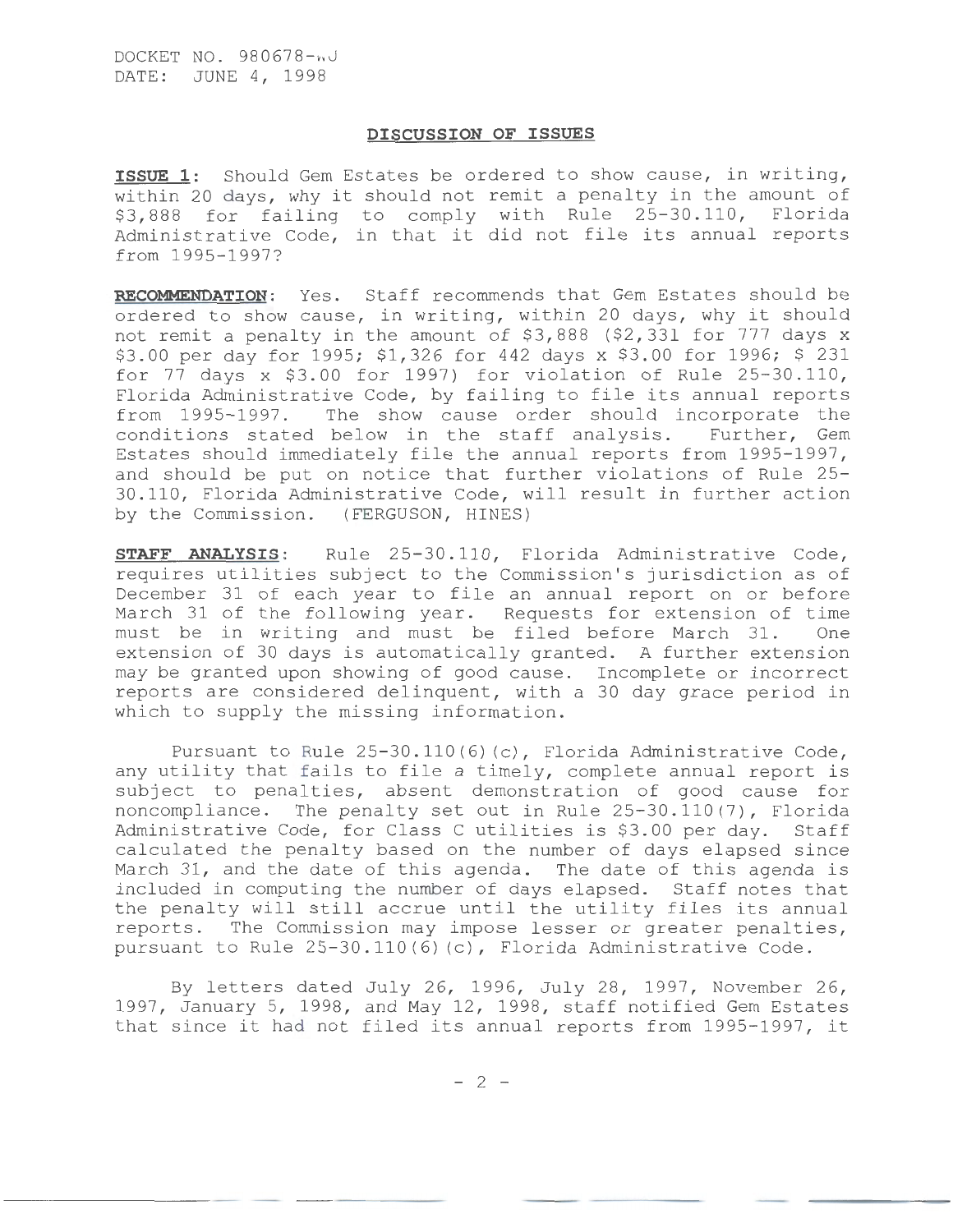DOCKET NO. 980678-WU DATE: JUNE 4, 1998

was in apparent violation of Rule 25-30.110, Florida Administrative Code. Despite several attempts by Staff to contact the sole director and president of the utility, Ms. Jacqueline Cahill, no response was received from the utility.

Utilities are charged with the knowledge of the Commission's<br>rules and statutes. Additionally, "[i]t is a common maxim, Additionally, "[i]t is a common maxim, familiar to all minds that 'ignorance of the law' will not excuse any person, either civilly or criminally." Barlow v. United States, 32 U.S. 404, 411 (1833). Thus, any intentional act, such as the utility's failure to timely file its annual report, would meet the standard for a "willful violation." In Order No. 24306, issued April 1, 1991, in Docket No. 890216-TL titled In Re: Investigation Into The Proper Application of Rule 25-14.003, F.A.C., Relating To Tax Savings Refund for 1988 and 1989 For GTE Florida, Inc., the Commission, having found that the company had not intended to violate the rule, nevertheless found it appropriate to order it to show cause why it should not be fined, stating that "'willful' implies an intent to do an act, and this is distinct from an intent to violate a statute or rule." Id. at 6.

In consideration of the foregoing, staff recommends that Gem Estates be ordered to show cause, in writing, within 20 days, why it should not remit a penalty in the amount of \$3,888 (\$2,331 for 777 days x \$3.00 per day for 1995; \$1,326 for 442 days x \$3.00 for 1996; \$ 231 for 77 days x \$3.00 for 1997) for violation of Rule 25- 30.110, Florida Administrative Code, by failing to file its annual reports from 1995-1997. Gem Estates should immediately file its annual reports from 1995-1997, and should be put on notice that further violations of Rule 25-30.110, Florida Administrative Code, will result in further action by the Commission.

Staff recommends that the show cause order incorporate the following conditions: Gem Estates' response to the show cause order must contain specific allegations of fact and law. Should Gem Estates file a timely written response that raises material questions of fact and makes a request for a hearing pursuant to Section 120.57(1), Florida Statutes, further proceedings will be scheduled before a final determination on this matter is made. A failure to file a timely written response to the show cause order shall constitute an admission of the facts herein alleged and a waiver of the right to a hearing. In the event Gem Estates fails to file a timely response to the show cause order, the penalty is deemed assessed with no further action required by the Commission. In that event, if Gem Estates fails to respond to reasonable collection efforts by Commission staff, the collection of penalties should be referred to the Comptroller's office for further

 $-3 -$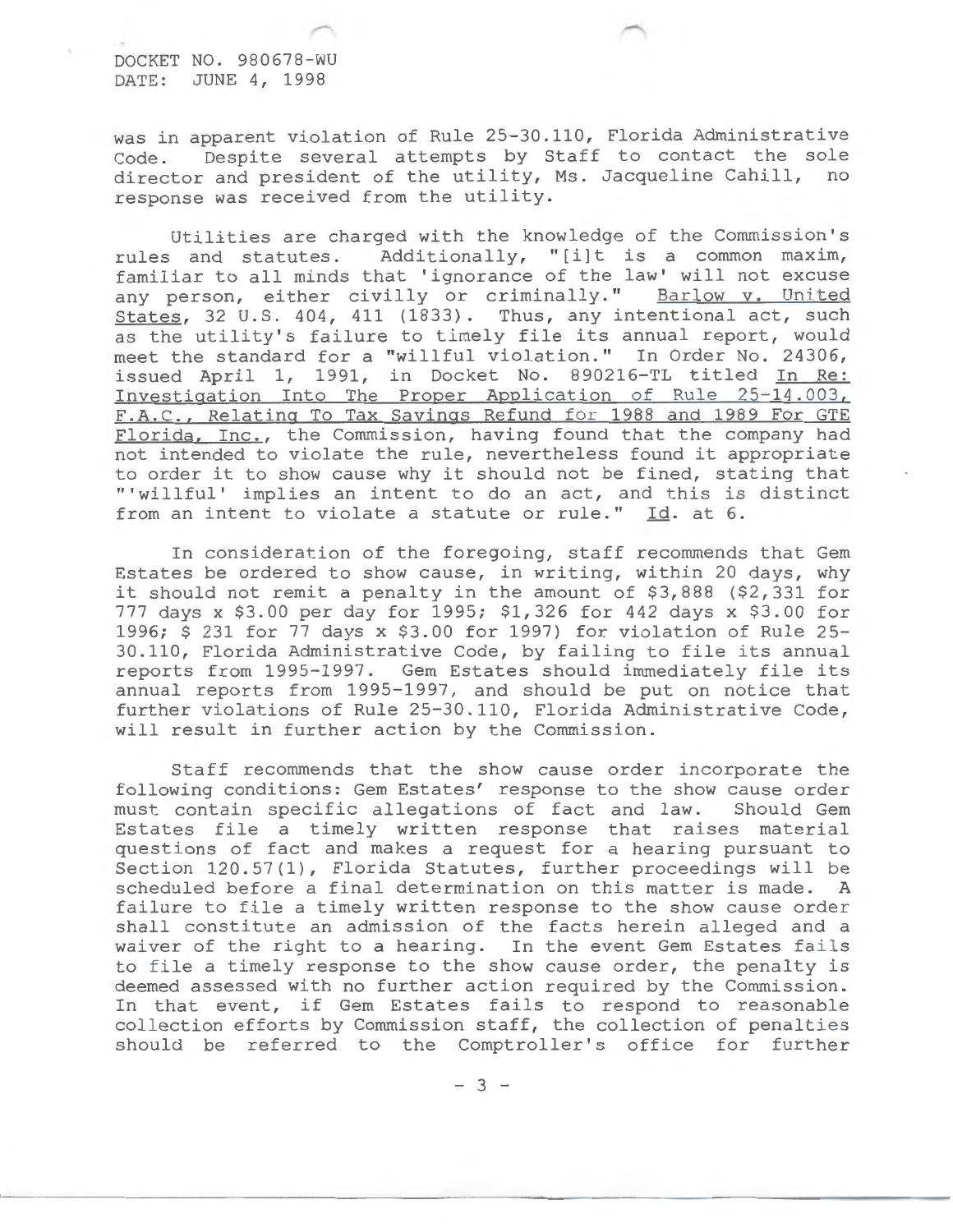DOCKET NO. 980678-WU DATE: JUNE 4, 1998

 $\tau_{\rm c}$ 

collection efforts. Reasonable collection efforts shall consist of two certified letters requesting payment. The referral to the Comptroller's office would be based on the conclusion that further collection efforts by this Commission would not be cost effective.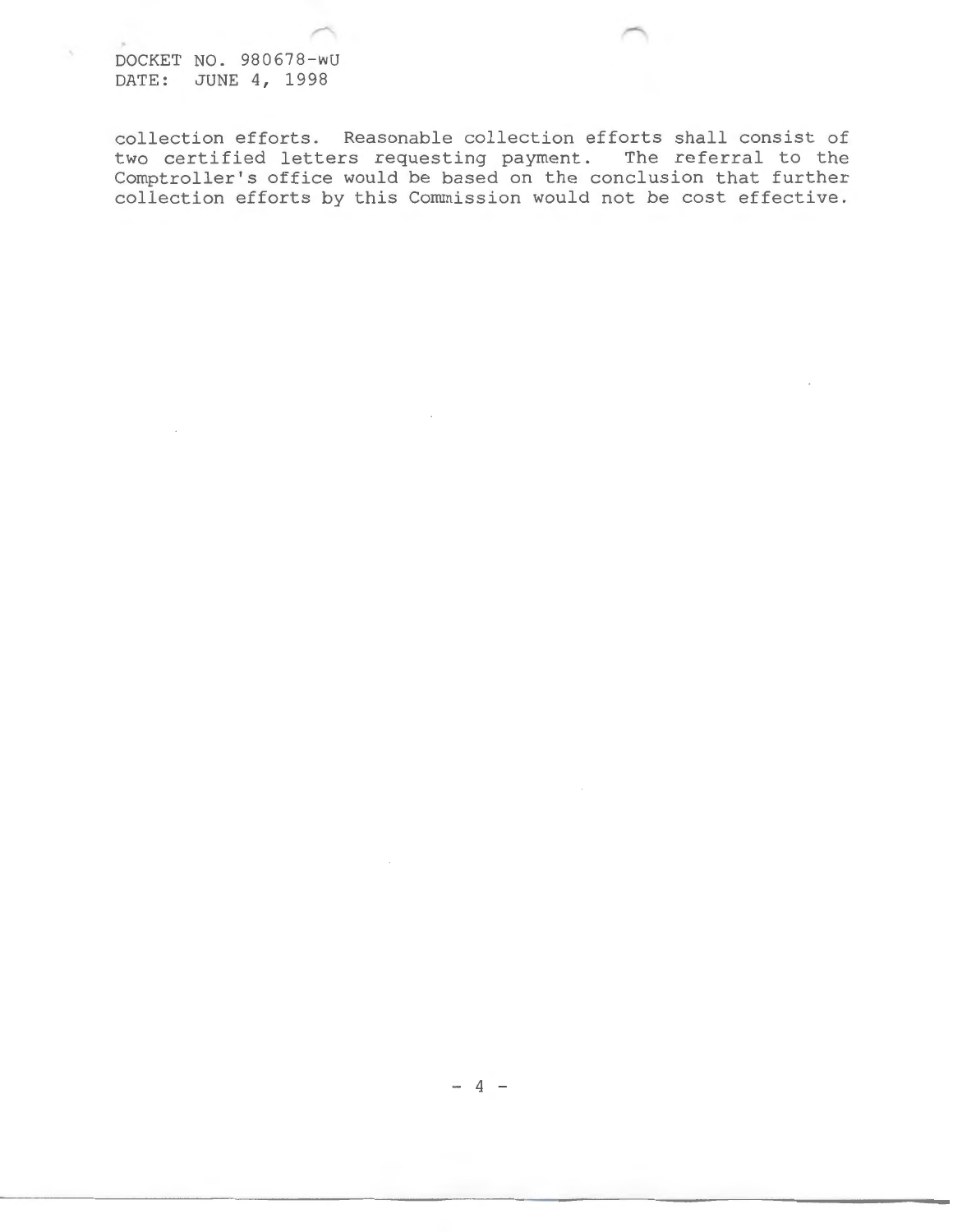DOCKET NO. 980678-wU DATE: JUNE 4, 1998

**ISSUE 2:** Should Gem Estates be ordered to show cause, in writing, within 20 days, why it should not remit a statutory penalty in the amount of \$399.28 and interest in the amount of \$271.10 for violation of Sections 350.113 and 367.145, Florida Statutes, and Rule 25-30.120, Florida Administrative Code, for failure to remit regulatory assessment fees for 1995-1997, and penalty and interest of \$12.38 from failure to timely remit 1992 and 1993 regulatory assessment fees?

**RECOMMENDATION:** Yes. Staff recommends that Gem Estates be ordered to show cause, in writing, within 20 days, why it should not remit a statutory penalty in the amount of \$399.28 (\$139.50 for 1995; \$142.97 for 1996; \$116.81 for 1997) and interest in the amount of \$271.10 (\$156.24 for 1995; \$91.50 for 1996; \$23.36 for 1997) for violation of Sections 350.113 and 367.145, Florida Statutes, and Rule 25-30.120, Florida Administrative Code, for failure to remit regulatory assessment fees. Staff also recommends that Gem Estates be ordered to show cause, in writing, within 20 days, why it should not remit a statutory penalty and interest of \$12.38 for failure to timely remit 1992 and 1993 regulatory assessment fees. Further, Gem Estates should be ordered to immediately remit \$1,713.96 (\$558 for 1995, \$571.89 for 1996; and \$584.07 for 1997) in regulatory assessment fees. The show cause order should incorporate the conditions stated below in the staff analysis. (FERGUSON, BRUBAKER, SEWELL, LAKE, T.L. DAVIS)

**STAFF ANALYSIS:** In establishing rates, the Commission includes in its determination of the revenue requirements the utility's obligation to pay regulatory assessment fees.

Pursuant to Section 350.113(4), Florida Statutes, and Rule 25- 30.120(5) (a), Florida Administrative Code, a statutory penalty plus interest shall be assessed against any utility that fails to timely pay its regulatory assessment fees, in the following manner:

- 1. 5 percent of the fee if the failure is for not more than 30 days, with an additional 5 percent for each additional 30 days or fraction thereof during the time in which failure continues, not to exceed a total penalty of 25 percent.
- 2. The amount of interest to be charged is 1% for each 30 days or fraction thereof, not to exceed a total of 12% annum.

 $-5 -$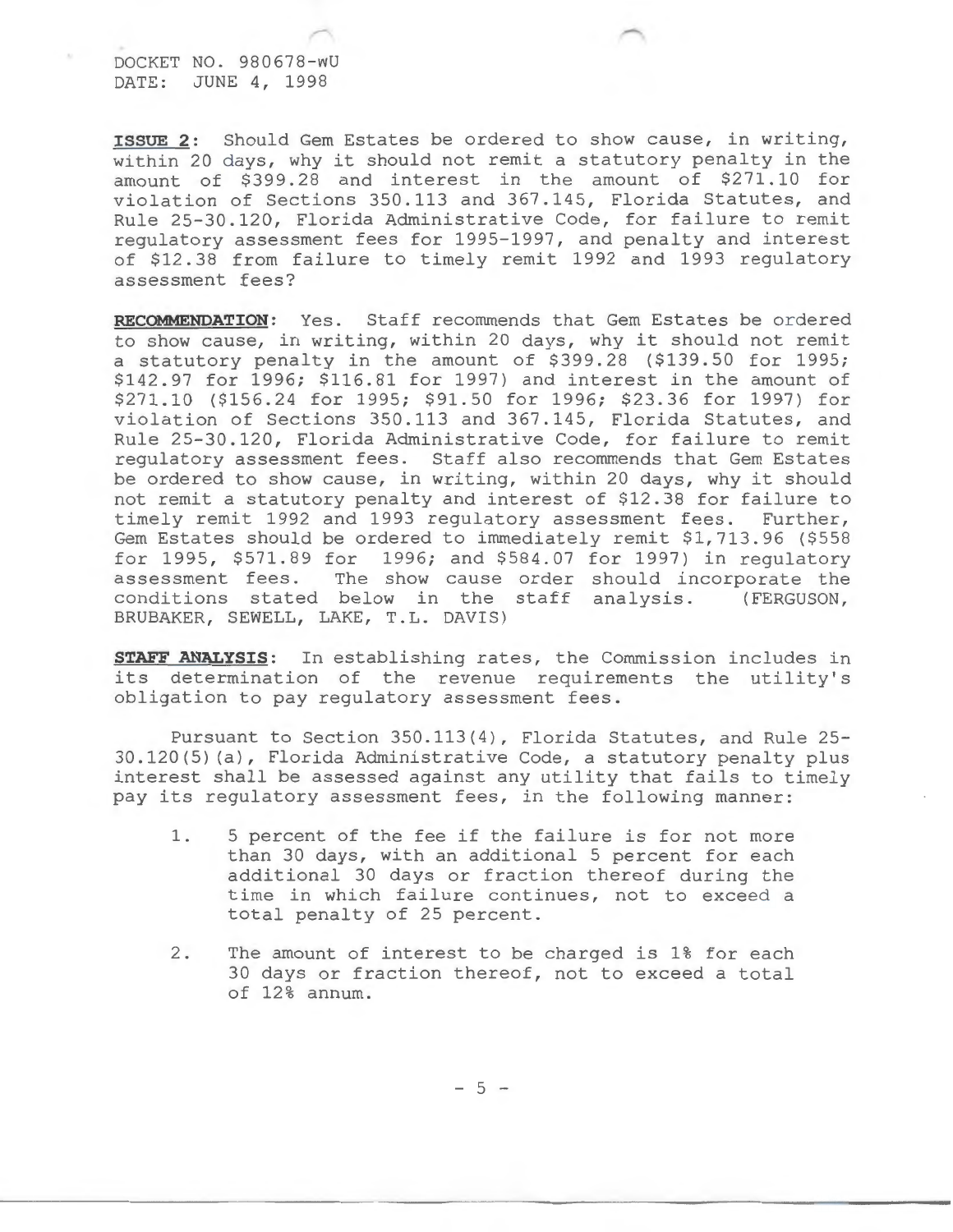DOCKET NO. 980678-WU DATE: JUNE 4, 1998

In addition, pursuant to Sections  $367.145(1)$  (b) and  $367.161$ , Florida Statutes, and Rule 25-30.120(5) (b), Florida Administrative Code, the Commission may impose an additional penalty upon a utility for failure to pay regulatory assessment fees in a timely manner.

Notices of delinquency for failure to remit its regulatory assessment fees were mailed to the utility on May 23, 1997 and May 12, 1998. To date, the utility has not remitted the fees.

Staff calculated the penalty and interest based on the number of days elapsed since the respective regulatory assessments were due and the date of this agenda. The date of this agenda is included in computing the amount of time elapsed. Staff notes that penalties and interest will continue to accrue until the utility pays the delinquent regulatory assessment fees. The Commission may impose lesser or greater penalties, pursuant to Rule 25- 30.110(6)(c), Florida Administrative Code.

Since 1995, this utility has collected the regulatory assessment fees and not paid them as required by statute. Regulatory assessment fees are intended to defray the costs incurred in Public Service Commission regulation of utilities. Apparently, the utility has no inclination to pay the fees voluntarily, nor does it appear that the utility is making a good faith effort toward payment. As discussed in Issue 1 of this recommendation, utilities are charged with the knowledge of the Commission's rules and statutes. Thus, the intentional act of failing to remit regulatory assessment fees would meet the standard for a "willful violation." Accordingly, staff recommends that the utility be ordered be ordered to show cause, in writing, within 20 days why it should not remit a statutory penalty in the amount of \$399.28 (\$139.50 for 1995; \$142.97 for 1996; \$116.81 for 1997) and interest in the amount of \$271.10 (\$156.24 for 1995; \$91.50 for 1996; \$23.36 for 1997) for violation of Sections 350.113 and<br>367.145, Florida Statutes, and Rule 25-30.120, Florida Statutes, and Rule 25-30.120, Administrative Code, for failure to remit 1995-1997 regulatory assessment fees and penalty and interest of \$12.38 for failure to timely remit 1992 and 1993 regulatory assessment fees. Further, Gem Estates should be ordered to immediately remit \$1,713.96 in outstanding regulatory assessment fees (\$558 for 1995, \$571.89 for 1996; and \$584.07 for 1997.

Staff recommends that the show cause order incorporate the following conditions: Gem Estates' response to the show cause order must contain specific allegations of fact and law. Should Gem Estates file a timely written response that raises material

- 6 -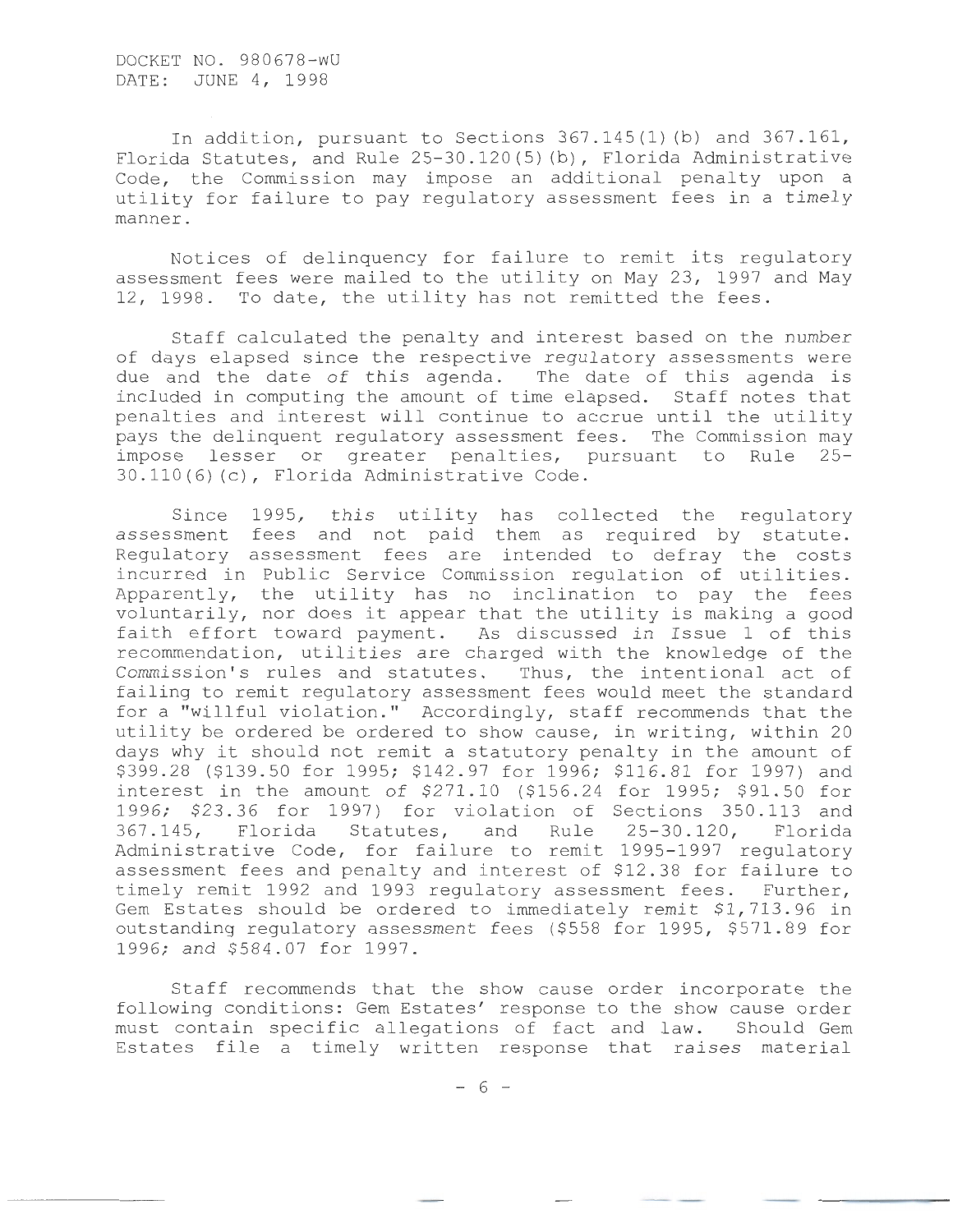DOCKET NO. 980678-wU DATE: JUNE 4, 1998

questions of fact and makes a request for a hearing pursuant to Section 120.57(1), Florida Statutes, further proceedings will be scheduled before a final determination on this matter is made. A failure to file a timely written response to the show cause order shall constitute an admission of the facts herein alleged and a waiver of the right to a hearing. In the event Gem Estates fails to file a timely response to the show cause order, the penalty is deemed assessed with no further action required by the Commission. In that event, if Gem Estates fails to respond to reasonable collection efforts by Commission staff, the collection of penalties should be referred to the Comptroller's office for further collection efforts. Reasonable collection efforts shall consist of two certified letters requesting payment. The referral to the Comptroller's office would be based on the conclusion that further collection efforts by this Commission would not be cost effective.